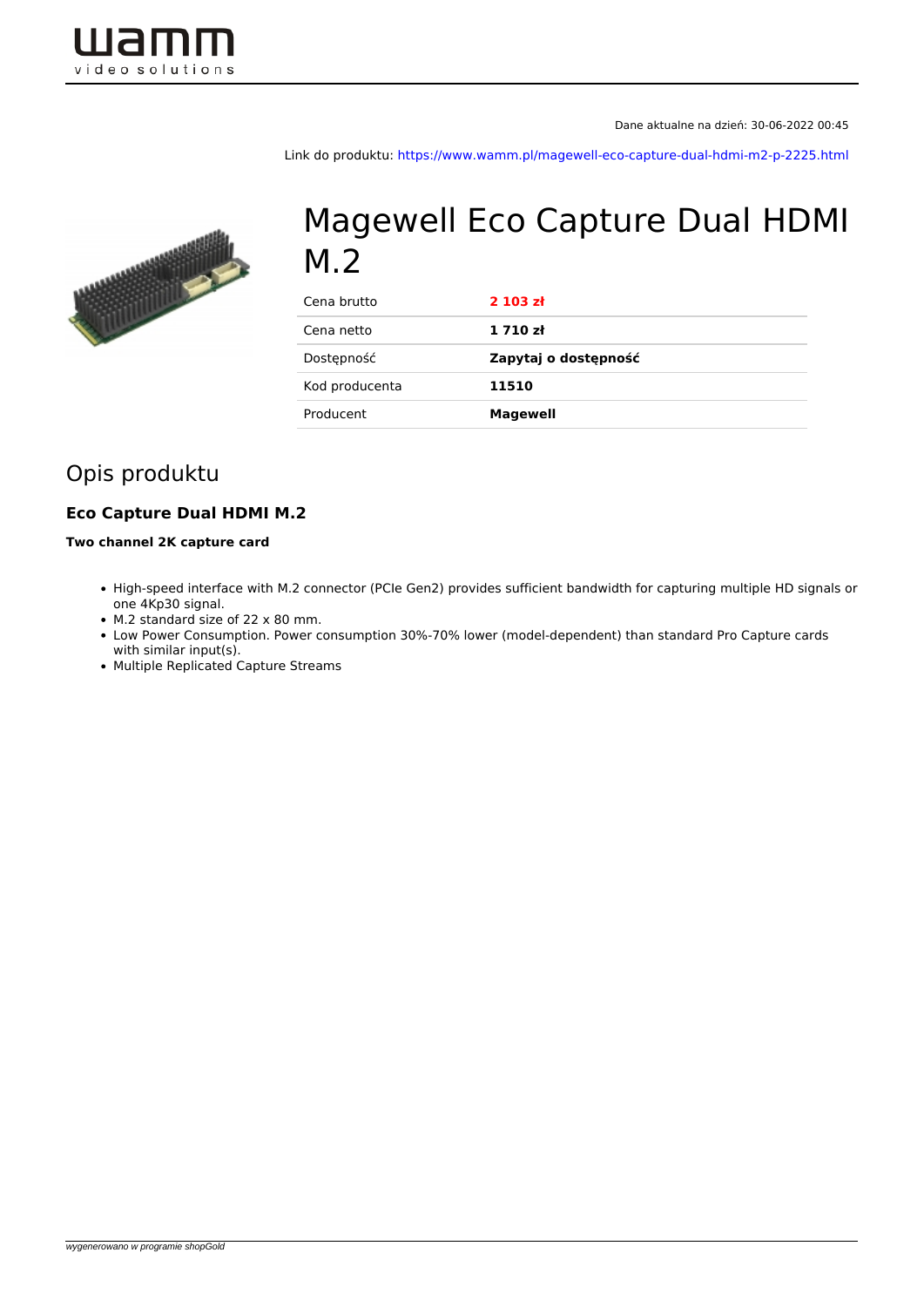wamm video solutions

## Tech Specs

| <b>Supported OS</b>       |                                                                                                                                                                                                                                                                                                                                                                                       |
|---------------------------|---------------------------------------------------------------------------------------------------------------------------------------------------------------------------------------------------------------------------------------------------------------------------------------------------------------------------------------------------------------------------------------|
|                           | • Windows<br>© Windows 7/8/8.1/10/Server 2008/Server 2008<br>R2/Server 2012/Server 2016 (x86 & x64)<br>• Linux (support x86, x64 & ARM architecture)<br>© Ubuntu 12.04/14.04/16.04/17.04/17.10 (x86 &<br>x64)<br>© CentOS 6.5/7 (x86 & x64)<br>∘ Fedora 25/26/27 (x86 & x64)<br>$\circ$ Red hat 6.5 and above (x86 & x64)<br>o Other Linux OS with kernel version 2.6.35 and<br>above |
| Recommended OS (tested)   |                                                                                                                                                                                                                                                                                                                                                                                       |
|                           | • Windows<br>○ Windows 7 Ultimate/8.1 Enterprise/10<br>Enterprise/Server 2008 R2 DataCenter/Server<br>2012 R2 DataCenter/Server 2016 R2<br>DataCenter (x86 & x64)<br>$\bullet$ Linux<br>© Ubuntu 12.04/14.04/16.04 (x86 & x64)<br>$\circ$ Ubuntu 17.04/17.10 (x64)<br>© CentOS 6.5/7.2 (x86 & x64)<br>◦ Fedora 25/26 (x64)<br>• Red hat $6.5$ (x86 & x64)                             |
| Supported APIs            |                                                                                                                                                                                                                                                                                                                                                                                       |
|                           | • Windows<br>∘ DirectShow<br>· DirectKS<br>· Wave API/DirectSound/WASAPI<br>$\bullet$ Linux<br>$\circ$ V4L2<br>∘ ALSA                                                                                                                                                                                                                                                                 |
| <b>Supported Software</b> |                                                                                                                                                                                                                                                                                                                                                                                       |
|                           | $\cdot$ VLC<br>• VirtualDub<br>$\bullet$ OBS<br>• xSplit<br>• vMix<br>• VidBlaster<br>• Wirecast<br>• Microsoft Media Encoder<br>• Adobe Flash Media Encoder<br>• Any other DirectShow/V4L2 encoding/streaming<br>software                                                                                                                                                            |
| Input Interfaces          |                                                                                                                                                                                                                                                                                                                                                                                       |
|                           | • 2x JST SHD 20-Pin socket<br>$\circ$ DVI 1.0<br>$\circ$ HDMI 1.4a                                                                                                                                                                                                                                                                                                                    |
| Host Interface            | • M.2 2280 Type M (PCle Gen2 x4)                                                                                                                                                                                                                                                                                                                                                      |
|                           |                                                                                                                                                                                                                                                                                                                                                                                       |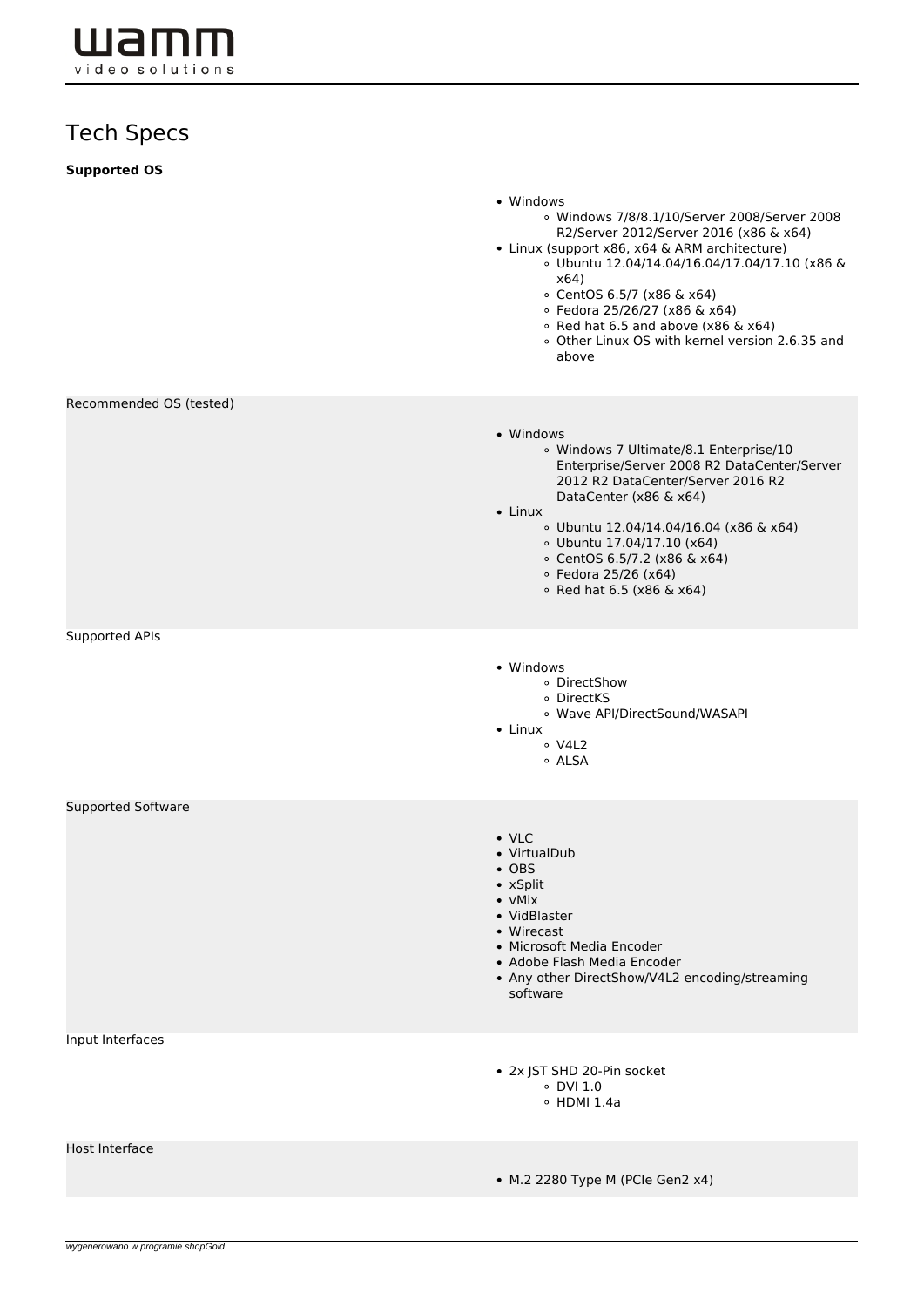**wamm** video solutions

| Input Features                | • Support for input video resolutions up to 2048×2160<br>pixels                                                                                                                                                                                                                                                                                                                                                                                                                                                                                                                                                                                                                                                                                                                          |
|-------------------------------|------------------------------------------------------------------------------------------------------------------------------------------------------------------------------------------------------------------------------------------------------------------------------------------------------------------------------------------------------------------------------------------------------------------------------------------------------------------------------------------------------------------------------------------------------------------------------------------------------------------------------------------------------------------------------------------------------------------------------------------------------------------------------------------|
| <b>HDMI Specific Features</b> | • 165MHz HDMI receiver<br>• Adaptive HDMI equalizer support for cables lengths up<br>to 30M<br>• Support for customized EDID<br>• Support for extraction of<br>AVI/Audio/SPD/MS/VS/ACP/IRSC1/ISRC2/Gamut<br><b>InfoFrames</b><br>• Full colorimetry support<br>• Support for 8/10/12-bit color depths<br>• Support for RGB 4:4:4, YCbCr 4:4:4, YCbCr 4:2:2 color<br>sampling<br>• Support for up to 8-channel IEC60958/IEC61937 audio<br>streams<br>• Support for extraction of audio formation information &<br>channel status data<br>• Support for extraction of video timing information<br>• Support for extraction of 3D format information<br>• Support for extraction of Sony/Canon DSLR time code<br>• Support for Side-by-Side Half, Top-and-Bottom, Frame<br>Packing 3D mode. |
| Video Capture Formats         | • Support for capture image resolutions up to<br>2048×2160 pixels<br>• Support for capture frame rates up to 144fps (Actual<br>capture frame rate can be limited by PCIe bandwidth.<br>For the resolution of $1280\times1024$ and higher, the actual<br>frame rate may be limited by the onboard video<br>processing hardware pixel clock. For example, the<br>maximum frame rate of 1920×1080 resolution can be<br>up to 80fps.<br>• Support for 4:2:0 8-bit capture formats: NV12, I420,<br><b>YV12</b><br>• Support for 4:2:2 8-bit capture formats: YUY2, YUYV,<br><b>UYVY</b><br>• Support for 4:4:4 8-bit capture formats: V308, IYU2,<br>V408, BGR24, BGR32<br>• More capture formats are supported via Magewell<br>Capture SDK for DirectKS                                      |
| Video Processing Features     | • Video processing pipelines with $\sim$ 180Mpixels/s<br>processing bandwidth<br>• 8-bit 4:4:4 video processing<br>• Video cropping<br>• Video scaling<br>· Video de-interlacing<br>• Weave<br>· Blend top & bottom field<br>• Top field only<br>○ Bottom field only<br>• Video aspect ratio conversion<br>• Auto or manual selection of input aspect ratio<br>• Auto or manual selection of capture aspect<br>ratio<br>• Three aspect ratio conversion modes: Ignore                                                                                                                                                                                                                                                                                                                    |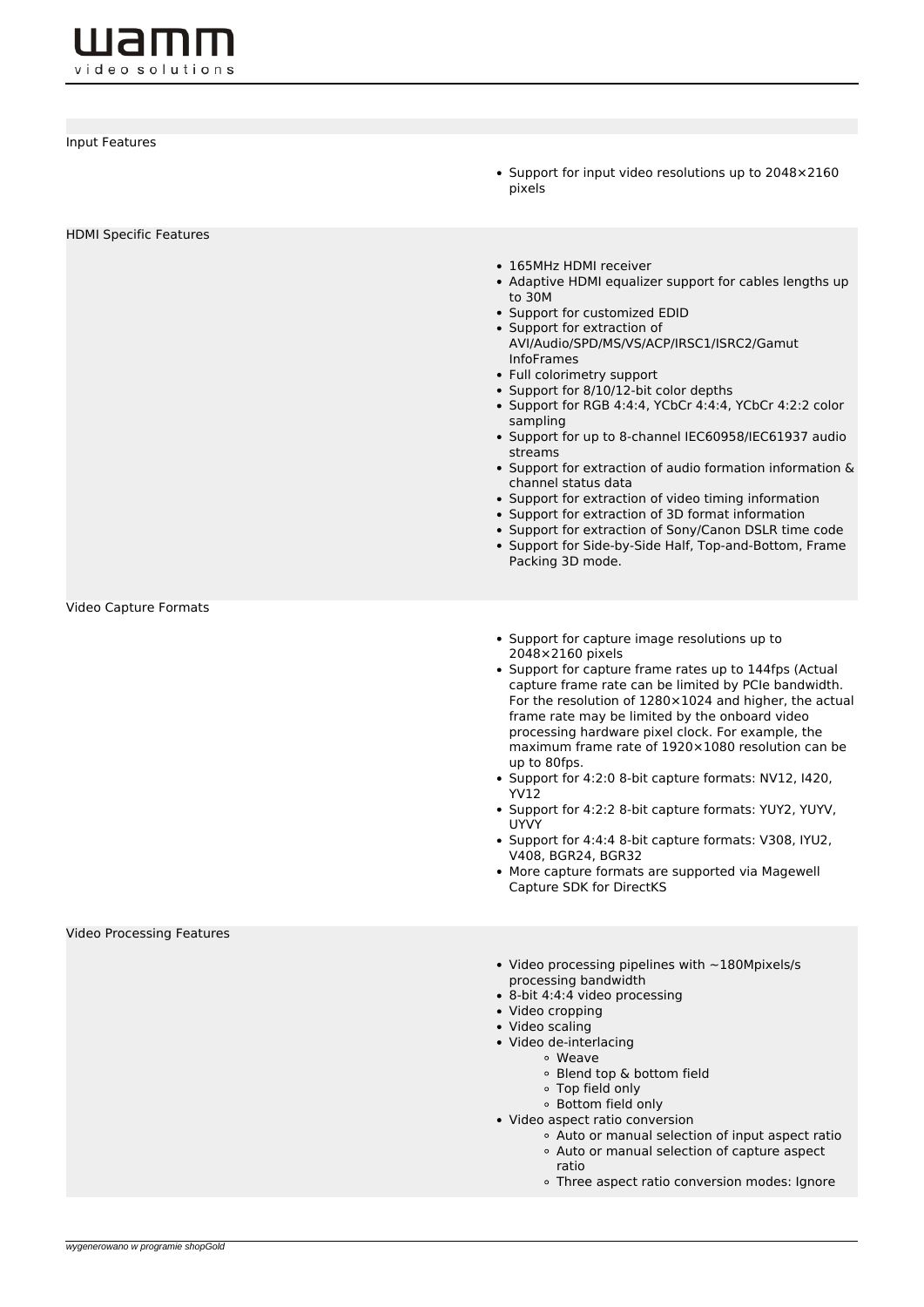|                                     | (Anamorphic), Cropping or Padding (Letterbox<br>or Pillarbox)<br>• Video color format conversion<br>• Auto or manual selection of input color format<br>& quantization range<br>• Auto or manual selection of capture color<br>format, quantization range & saturation range<br><sup>o</sup> Support for RGB, YCbCr 601, YCbCr 709, YCbCr<br>2020 color formats<br><sup>o</sup> Support for Limited or Full quantization range<br><sup>o</sup> Support for Limited, Full & 'Extended gamut'<br>saturation range<br>• Video frame rate conversion |
|-------------------------------------|--------------------------------------------------------------------------------------------------------------------------------------------------------------------------------------------------------------------------------------------------------------------------------------------------------------------------------------------------------------------------------------------------------------------------------------------------------------------------------------------------------------------------------------------------|
| Multiple Cards per System           | • Support for multiple cards plugged to one system<br>• On-board dip switch to set card number with 16<br>positions<br>• System hardware device tree will display "01: Eco<br>Capture Dual HDMI M.2" when dip switch is set to<br>0001, and so on<br>• The video and audio device names displayed in your<br>software will include the card number (set by the dip<br>switch)                                                                                                                                                                    |
| Multiple Replicated Capture Streams | • Unlimited capture streams for any one input channel,<br>but the capture streams should be in the same capture<br>format.                                                                                                                                                                                                                                                                                                                                                                                                                       |
| Timestamp & A/V Synchronization     | • Hardware based 100ns high resolution clock<br>• Audio frames (192 audio samples) & video frames are<br>stamped with hardware clock<br>• Hardware clock can be synchronized across cards (via<br>SDK)                                                                                                                                                                                                                                                                                                                                           |
| Video Capture SG-DMA                | • $\sim$ 700MB/s per channel DMA bandwidth in PCIe 2.x<br>system<br>$\bullet$ ~400MB/s per channel DMA bandwidth in PCIe 1.x<br>system<br>• Support for auto detection of Intel tiled GPU surface<br>• Support for DirectGMA for AMD video adapter chipsets<br>• Support for GPUDirect for Nvidia video adapter chipsets                                                                                                                                                                                                                         |
| SDK                                 | • Magewell Capture SDK for DirectShow for easy<br>integration (Windows)<br>• Magewell Capture SDK for DirectKS for maximum<br>flexibility & performance (Windows)                                                                                                                                                                                                                                                                                                                                                                                |
| <b>Windows Driver Tweaks</b>        | • All options can be controlled by three levels of registry<br>key: global level, product level and device level<br>· Video, Audio, Crossbar filter names can be customized<br>via registry keys                                                                                                                                                                                                                                                                                                                                                 |